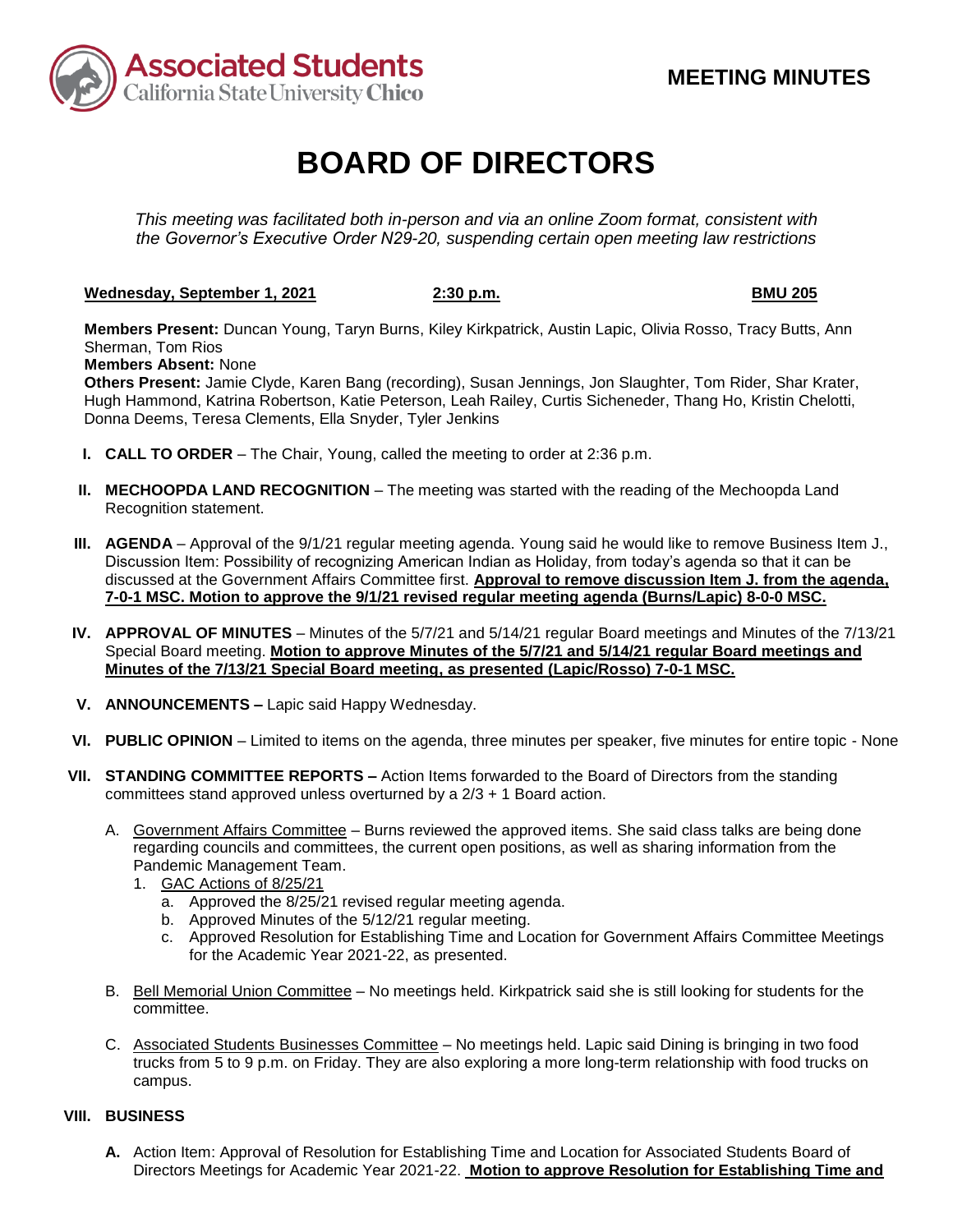**Location for Associated Students Board of Directors Meetings for Academic Year 2021-22, as presented (Lapic/Kirkpatrick).** Sherman said she has a conflict from 3 to 3:45 p.m. on Wednesdays. She said she could either step out of the Board meeting, or send a delegate. Clyde said a delegate wouldn't be able to vote and recommended looking for another time. Discussion was held and Bang will review schedules to see about rescheduling the Board meetings. **Lapic withdrew his motion, seconded by Kirkpatrick. Motion to table the item (Lapic/Kirkpatrick) 8-0-0 MSC.**

- B. Information Item: Revisions to Associated Students Corporate Codes Restated Bylaws of Associated Students of California State University, Chico – Slaughter introduced two revisions to the Bylaws, noting both were suggested by the previous Board. He said there is a name change of Elected Officers to Elected Representatives and the previous Board approved updating this information in codes and policies last year. The Bylaws were not updated at that time. Slaughter said this change would also be more inclusive of the Senators, noting they have been following Commissioner qualifications. Senators weren't previously known as officers.
- C. Information Item: 2022 health insurance Clyde said regarding health insurance costs that last year the Board approved a split of 85/15 (85% of cost to the AS, 15% cost to the employee). She explained that the AS joined a group of pooled insurance last year, which is a much larger pool of employees. Clyde said we'll see a reduction in costs for 2022 and said this item would be brought back with actual figures. She noted multiple insurance plans would be reviewed with the Board and offered an educational session for those interested. Open enrollment will begin in early October.
- D. Information Item: Associated Students Human Resources Policy Telecommuting Policy Clyde provided an overview of the staff situation over the past 17 months, explaining that all AS employees worked from home 18 months ago, and then some were brought back to campus depending on their type of job. She provided an overview of areas that remained open and staff that worked on campus. Clyde said the campus has put forth a telecommuting policy, which the AS will modify for our use, and this policy will be brought back for approval.
- E. Information Item: Associated Students Human Resources Policy Vaccine Policy Clyde said the campus vaccine policy came from the Chancellor's Office, which impacted the 23 campuses. She said the Associated Students are listed in that policy as "other" as we're a contractor in that policy. She has been working with other AS's throughout the system and some are following the same policy, some are modifying it. Clyde said we would like our policy to be AS specific. She said students and career staff are at-will employees, and that all can be let go at any time, there are no unions. Clyde said she is waiting to see how campus will treat unions and doesn't want to be premature in preparing our policy without all of the facts. She noted that Railey has been working closely with University Human Resources and a policy will be brought back to this Board for their approval. Kirkpatrick asked if we're requiring AS employees to be fully vaccinated and Clyde said we're in a grey area, although we'll need to be in alignment with campus by October 1, 2021. She said we currently have a "kind of" policy that staff need to be vaccinated and that we're mirroring the campus process. Employees are being asked to download vaccine cards, and the AS is working with Shaw Consulting regarding the exemption process, the same company the campus is using. Sherman said the Chancellor's Office has said that any visitor to campus has to follow their guidelines and Clyde said this will also include the bookstore.
- F. Information Item: Pepsi Contract Clyde said one of the challenges last year was the Pepsi contract. They didn't want to pay us our full sponsorship dollars, which are not tied to volume. She said we felt strongly that they didn't have a real reason to withhold those dollars. She noted that Follett also wanted to amend their contract, as well as the banks regarding their ATMs. The bank contracts were not amended. Follett took away the minimum guarantee, reduced commissions, and extended their contract to be here. Clyde said she worked with legal counsel regarding Pepsi's demands. Since it's a contract change, she said the Board will need to vote on the negotiated price. Rider said there were numerous discussions with Pepsi, noting their first proposal was zero dollars for 2020, 50% for 2020-21, and tie all to volume. They wanted to change up the legal makeup of the contract. He said we've ended up with closer to 70% for 2020, around 80% for 2021, and back at 100% for 2022. Rider said because Pepsi follows an annual year of January to December, we have also allowed them a six month contract extension into 2023 so that if we need to change to Coca-Cola, it can be done during the summer. Clyde said Jennings drew up a schedule so that all areas are taking a fair and equal cut, the AS, Athletics and Sustainability. Upon the agreement being signed, we'll get paid for 2020. Lapic said this would help both us and Pepsi and encouraged the Board to vote for this item.
- G. Discussion Item: Executive Order 2021-01 Young explained he signed this item this summer, increasing the amount budgeted for painting of the BMU.
- H. Discussion Item: Review of Investments Quarter ending 6/30/21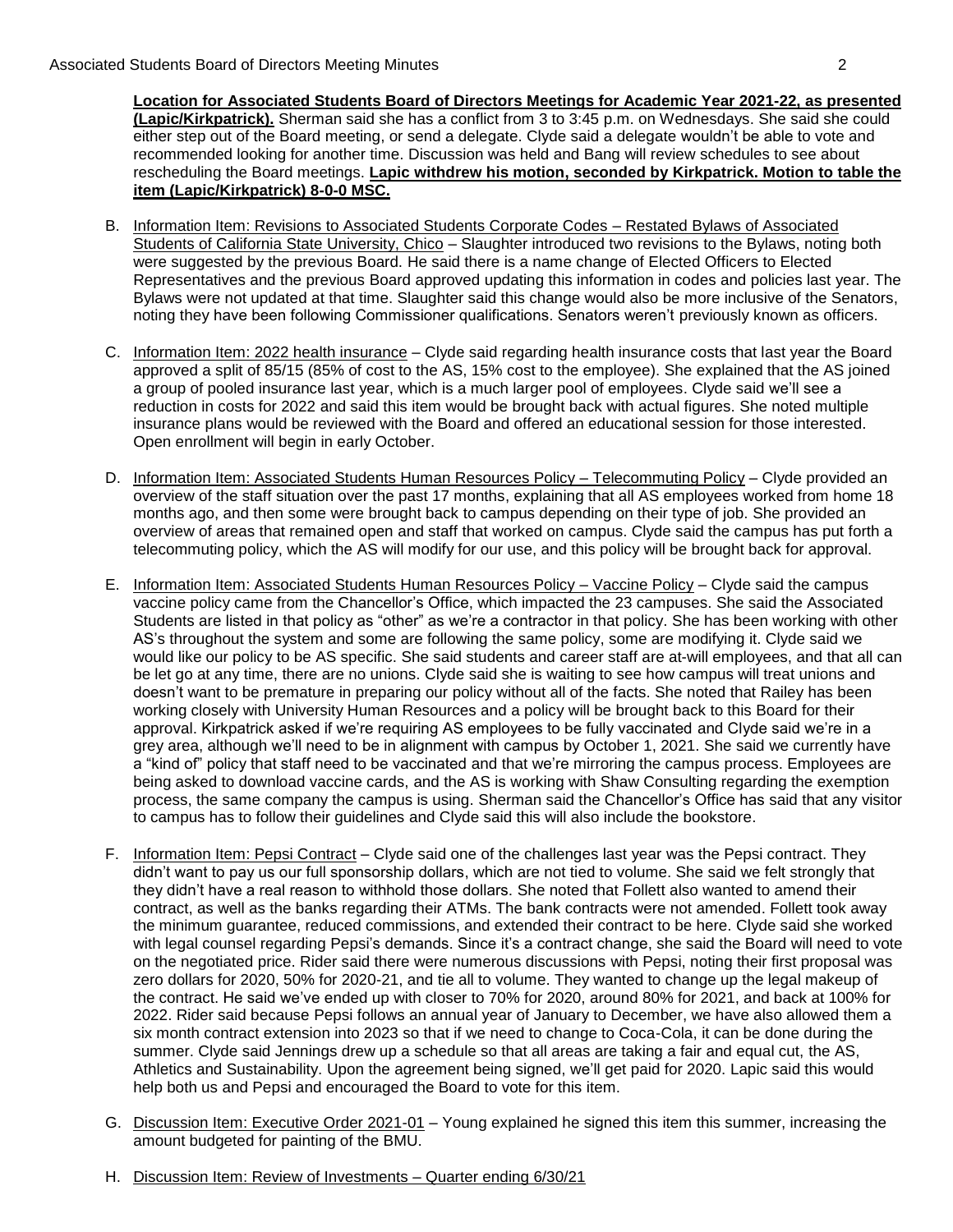- 1. Local Agency Investment Fund and Certificates of Deposit Jennings reviewed and explained the reports to the Board.
- 2. Board Designated Fund Jennings provided the history of this fund. She said they got it to \$1 million with Wildcat Store excess funding and it has been invested in CD's and LAIF. During the 2018-19 FY \$15,000 was given to two programs, for a total of \$30,000. She said currently there is \$90,000 in excess funds and there is a Board Designated Fund Policy regarding the Board allocating excess funds. The Investment Committee will meet to discuss this fund.
- I. Discussion Item: 6/30/21 Activity Fee, Student Union, Auxiliary Activities and Corporate Services Fund Capital Expenditure Reports – Jennings said this is a quarterly report that goes to each committee for their areas and then on to the Board for their review. She reviewed each of the reports with the Board.
- J. Discussion Item: Possibility of recognizing American Indian as holiday This item was removed from the agenda.
- K. Director of University Affairs Report Rosso said Student Academic Senate (SAS) will be meeting this Friday and the Provost will be attending. She said students have noted a lack of accommodation from professors regarding COVID-19 and no Zoom options and this will be discussed with the Provost.
- L. Director of Social Justice and Equity Report N/A
- M. University Vice Presidents' Reports Sherman reminded that students have to attest regarding vaccination status or exemptions and requested this message be conveyed to other students. • Sherman said the old physical sciences building is in the process of being demolished and noted that the people currently located in Butte Hall, College of Behavioral and Social Sciences, will be moving into the new building being built after the demolition. She said it will take up to two years to complete this project and provided details regarding the new building. • Rios said many of the departments and areas use student voices to get better perspective on the work they do. As an example, he said he talked with Megan Kurtz, the new Director of Off-campus Student Services, regarding the Town and Gown relationship and the importance of student voices. He said they really need the students' perspective to help them and he hopes to work with the AS student representatives in order to solicit student voices. Young said once the Commissioner of Community Affairs position is filled, this student can assist with more feedback from students. Young said once the vaccine mandate is fully completed, he will then do a Town Hall with students on a number of topics to get their feedback.
- N. Faculty Representative Report Butts said the number of positive cases of COVID being reported to the COVID hotline in the EOC has been a trickle, which has caused a lack of concern. She noted that faculty are looking for direction from the EOC on the best way to proceed. She explained that it's not easy for them to switch because of how classes were advertised and what students signed up for. She said they don't want to change the mode of instruction on students. Butts said if a student tests postive and gets sick in the middle of the semester, it will be treated like they would any other illness in the middle of the semester. When a student can return to class, they will need to assess to see if they can satisfactorily continue class or if they should file for an incomplete/withdrawal. She noted everyone is trying. Burns said Dr. Kelly in the English Department has been very helpful. Young said he and Rosso met with Marianne Paiva, who has a recommendation for faculty on how students can get their learning experience if they have to quarantine. Rosso said this is also being brought up to the Provost at Friday's SAS meeting.
- O. Executive Director's Report Clyde said the AS is currently short-staffed, noting about 700 students are traditionally hired. She said currently there are only about 370 students hired and they are working hard to fill positions. Services and hours have been reduced in preparation of increased COVID numbers and exposures. Clyde said the area that has been hit the hardest is Dining Services and they've been really creative in how to approach this. She said they've been looking at food trucks on a temporary basis to feed students as well as looking at different ways to utilize retail operations. Clyde said there's also a \$300 hiring bonus, which Housing approved as long as we stay within our current budget. Employees have to complete 40 hours of work and 30 days. WREC vs. Dining Service numbers were discussed. Jennings said 11 full-time staff positions are currently open. Clyde said each area has been hit operationally different. Pre-pandemic, Dining may have had 400 students. She said Rider looked at changing to more career staff than student staff, but we went through layoffs and not everyone came back. Burns asked how students are being recognized for pushing through this the whole time, and Clyde said they also received the \$300 bonus. • Clyde said the new AS logo was a huge effort throughout the organization and they have received a lot of favorable comments. She said Anna Paladini and her team have been working on this for two years and what they have done is very impressive. • Clyde said in Peterson's world, efforts have been made to push centralized programming. She explained that various